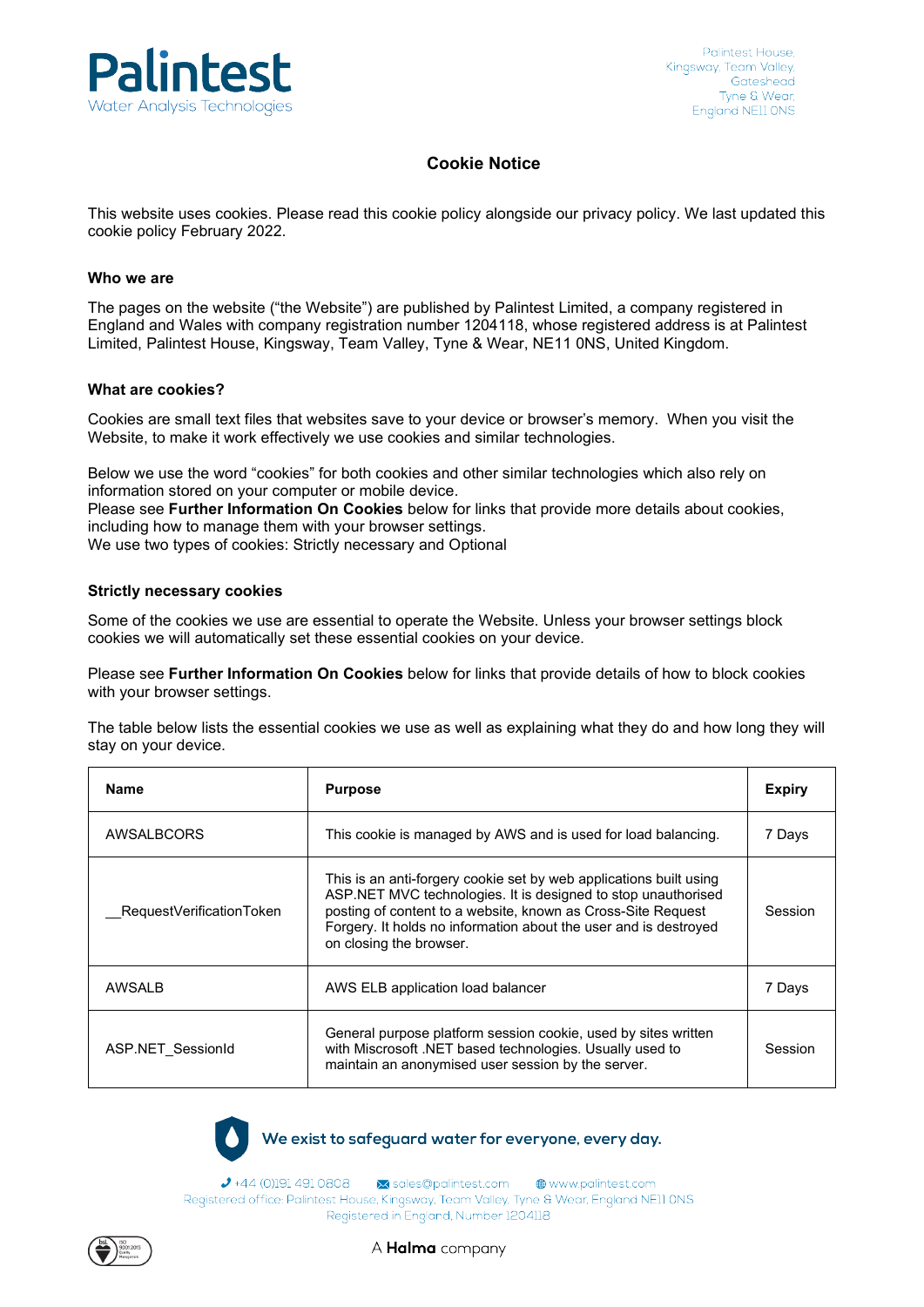# **Performance**

We also use the performance cookies in the table below to measure website analytics and performance. We will only use these cookies if you consent to them when you first visit the website.

| <b>Name</b>                 | <b>Purpose</b>                                                                                                                                                                                                                                                                                                                                                                          | <b>Expiry</b> |
|-----------------------------|-----------------------------------------------------------------------------------------------------------------------------------------------------------------------------------------------------------------------------------------------------------------------------------------------------------------------------------------------------------------------------------------|---------------|
| hjTLDTest                   | When the Hotjar script executes we try to determine the most<br>generic cookie path we should use, instead of the page<br>hostname. This is done so that cookies can be shared across<br>subdomains (where applicable). To determine this, we try to store<br>the hiTLDTest cookie for different URL substring alternatives<br>until it fails. After this check, the cookie is removed. | Session       |
| hjIncludedInSessionSample   | This cookie is set to let Hotjar know whether that visitor is<br>included in the data sampling defined by your site's daily session<br>limit.                                                                                                                                                                                                                                           | Session       |
| hjid                        | Hotjar cookie. This cookie is set when the customer first lands on<br>a page with the Hotjar script. It is used to persist the random user<br>ID, unique to that site on the browser. This ensures that<br>behaviour in subsequent visits to the same site will be attributed<br>to the same user ID.                                                                                   | Session       |
| hjAbsoluteSessionInProgress | This cookie is used by HotJar to detect the first pageview session<br>of a user. This is a True/False flag set by the cookie.                                                                                                                                                                                                                                                           | Session       |
| hjFirstSeen                 | Identifies a new user's first session on a website, indicating<br>whether or not Hotjar's seeing this user for the first time.                                                                                                                                                                                                                                                          | Session       |
| hjIncludedInPageviewSample  | This cookie is set to let Hotjar know whether that visitor is<br>included in the data sampling defined by your site's pageview<br>limit.                                                                                                                                                                                                                                                | Session       |

# **Functionality**

| <b>Name</b>      | <b>Purpose</b>                                                                                                                                                                         | <b>Expiry</b> |
|------------------|----------------------------------------------------------------------------------------------------------------------------------------------------------------------------------------|---------------|
| lidc             | This is a Microsoft MSN 1st party cookie that ensures the proper<br>functioning of this website.                                                                                       | Session       |
| ajs anonymous id | These cookies are generally used for Analytics and help count<br>how many people visit a certain site by tracking if you have<br>visited before. This cookie has a lifespan of 1 year. | Session       |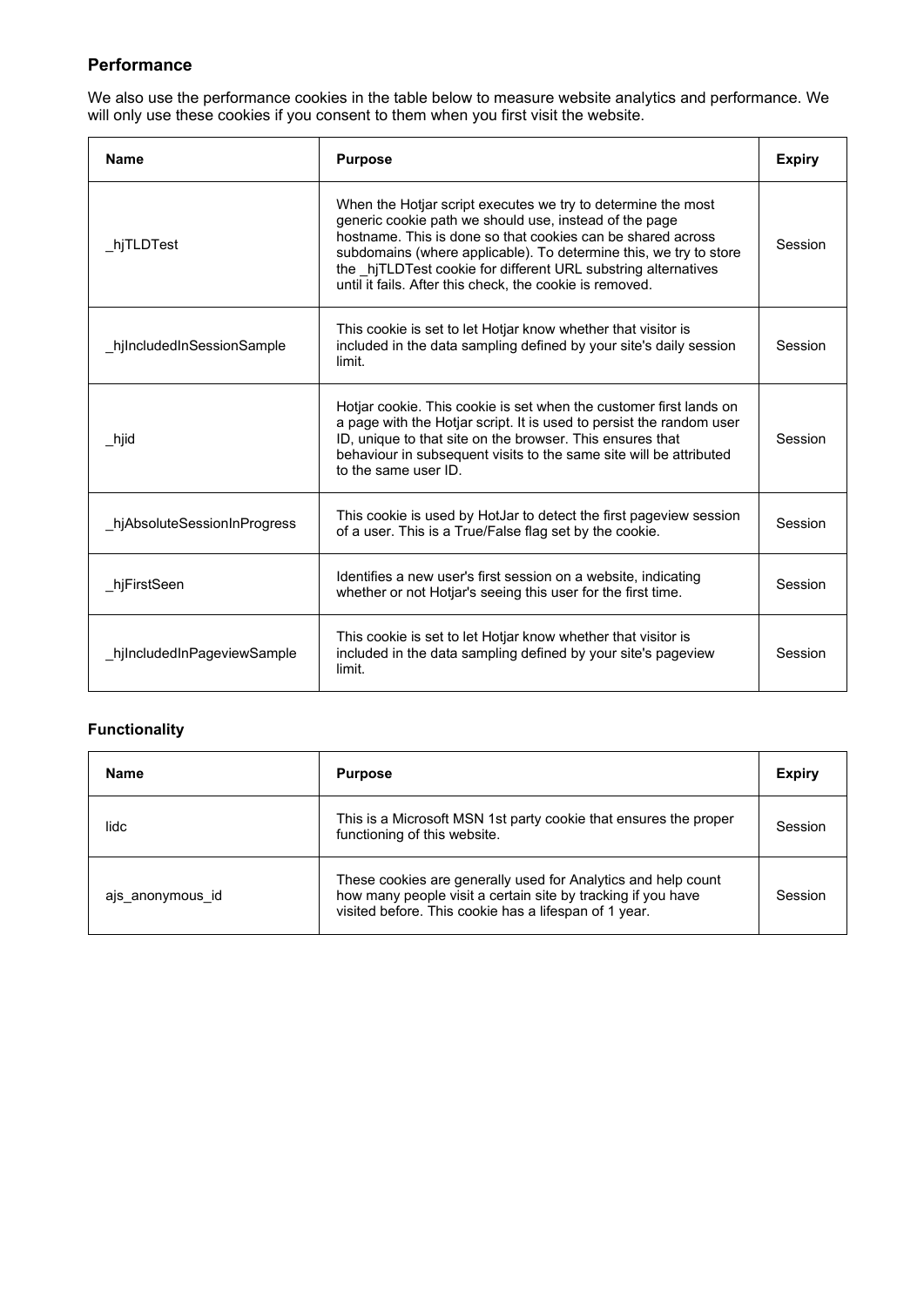## **Marketing**

| Name               | <b>Purpose</b>                                                                                                                                                                                                                                                                                                                                                                                                                                                                                                                                                         | <b>Expiry</b> |
|--------------------|------------------------------------------------------------------------------------------------------------------------------------------------------------------------------------------------------------------------------------------------------------------------------------------------------------------------------------------------------------------------------------------------------------------------------------------------------------------------------------------------------------------------------------------------------------------------|---------------|
| UserMatchHistory   | This cookie is used to track visitors so that more relevant ads can be<br>presented based on the visitor's preferences.                                                                                                                                                                                                                                                                                                                                                                                                                                                | Session       |
| _ga                | This cookie name is associated with Google Universal Analytics - which<br>is a significant update to Google's more commonly used analytics<br>service. This cookie is used to distinguish unique users by assigning a<br>randomly generated number as a client identifier. It is included in each<br>page request in a site and used to calculate visitor, session and<br>campaign data for the sites analytics reports. By default it is set to<br>expire after 2 years, although this is customisable by website owners.                                             | 730 Days      |
| _gid               | This cookie name is associated with Google Universal Analytics. This<br>appears to be a new cookie and as of Spring 2017 no information is<br>available from Google. It appears to store and update a unique value<br>for each page visited.                                                                                                                                                                                                                                                                                                                           | 1 Day         |
| _gat_UA-11735642-1 | This is a pattern type cookie set by Google Analytics, where the pattern<br>element on the name contains the unique identity number of the<br>account or website it relates to. It appears to be a variation of the gat<br>cookie which is used to limit the amount of data recorded by Google on<br>high traffic volume websites.                                                                                                                                                                                                                                     | Session       |
| bcookie            | This is a Microsoft MSN 1st party cookie for sharing the content of the<br>website via social media.                                                                                                                                                                                                                                                                                                                                                                                                                                                                   | Session       |
| bscookie           | Used by the social networking service, LinkedIn, for tracking the use of<br>embedded services.                                                                                                                                                                                                                                                                                                                                                                                                                                                                         | Session       |
| test cookie        | This domain is owned by Doubleclick (Google). The main business<br>activity is: Doubleclick is Googles real time bidding advertising<br>exchange                                                                                                                                                                                                                                                                                                                                                                                                                       | Session       |
| lidc               | This domain is owned by LinkedIn, the business networking platform. It<br>typically acts as a third party host where website owners have placed<br>one of its content sharing buttons in their pages, although its content<br>and services can be embedded in other ways. Although such buttons<br>add functionality to the website they are on, cookies are set regardless<br>of whether or not the visitor has an active Linkedin profile, or agreed to<br>their terms and conditions. For this reason it is classified as a primarily<br>tracking/targeting domain. | 1 Day         |
| <b>YSC</b>         | YouTube is a Google owned platform for hosting and sharing videos.<br>YouTube collects user data through videos embedded in websites,<br>which is aggregated with profile data from other Google services in<br>order to display targeted advertising to web visitors across a broad<br>range of their own and other websites.                                                                                                                                                                                                                                         | Session       |
| UserMatchHistory   | This domain is owned by LinkedIn, the business networking platform. It<br>typically acts as a third party host where website owners have placed<br>one of its content sharing buttons in their pages, although its content<br>and services can be embedded in other ways. Although such buttons                                                                                                                                                                                                                                                                        | 30 Days       |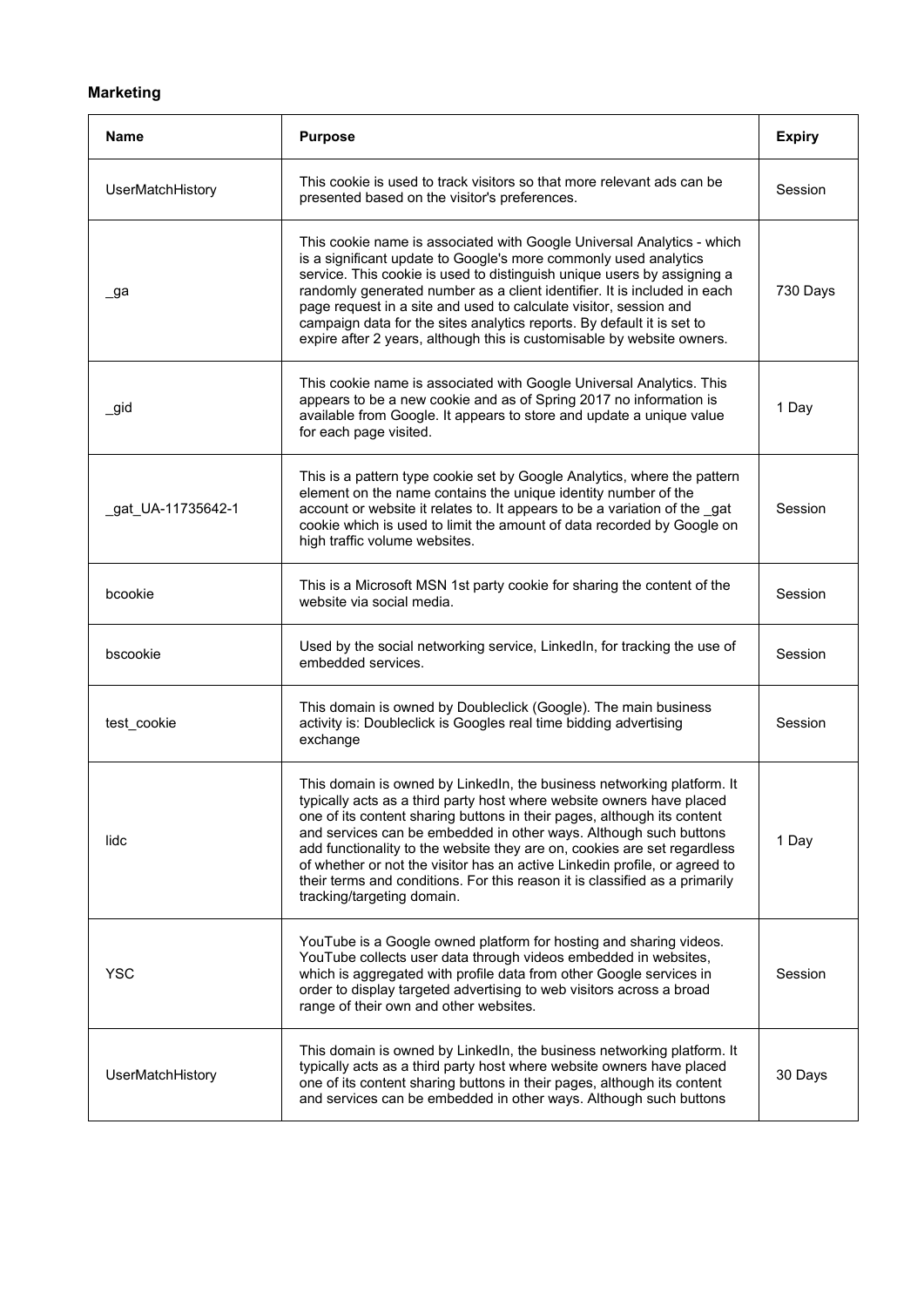|                      | add functionality to the website they are on, cookies are set regardless<br>of whether or not the visitor has an active Linkedin profile, or agreed to<br>their terms and conditions. For this reason it is classified as a primarily<br>tracking/targeting domain.                                                                                                                                                                                                                                                                                                    |                |
|----------------------|------------------------------------------------------------------------------------------------------------------------------------------------------------------------------------------------------------------------------------------------------------------------------------------------------------------------------------------------------------------------------------------------------------------------------------------------------------------------------------------------------------------------------------------------------------------------|----------------|
| bcookie              | This domain is owned by LinkedIn, the business networking platform. It<br>typically acts as a third party host where website owners have placed<br>one of its content sharing buttons in their pages, although its content<br>and services can be embedded in other ways. Although such buttons<br>add functionality to the website they are on, cookies are set regardless<br>of whether or not the visitor has an active Linkedin profile, or agreed to<br>their terms and conditions. For this reason it is classified as a primarily<br>tracking/targeting domain. | 730 Days       |
| AnalyticsSyncHistory | This domain is owned by LinkedIn, the business networking platform. It<br>typically acts as a third party host where website owners have placed<br>one of its content sharing buttons in their pages, although its content<br>and services can be embedded in other ways. Although such buttons<br>add functionality to the website they are on, cookies are set regardless<br>of whether or not the visitor has an active Linkedin profile, or agreed to<br>their terms and conditions. For this reason it is classified as a primarily<br>tracking/targeting domain. | 30 Days        |
| li_sugr              | This domain is owned by LinkedIn, the business networking platform. It<br>typically acts as a third party host where website owners have placed<br>one of its content sharing buttons in their pages, although its content<br>and services can be embedded in other ways. Although such buttons<br>add functionality to the website they are on, cookies are set regardless<br>of whether or not the visitor has an active Linkedin profile, or agreed to<br>their terms and conditions. For this reason it is classified as a primarily<br>tracking/targeting domain. | 90 Days        |
| U                    | This domain is owned by LinkedIn, the business networking platform. It<br>typically acts as a third party host where website owners have placed<br>one of its content sharing buttons in their pages, although its content<br>and services can be embedded in other ways. Although such buttons<br>add functionality to the website they are on, cookies are set regardless<br>of whether or not the visitor has an active Linkedin profile, or agreed to<br>their terms and conditions. For this reason it is classified as a primarily<br>tracking/targeting domain. | 3 months       |
| rtc                  | This domain is owned by LinkedIn, the business networking platform. It<br>typically acts as a third party host where website owners have placed<br>one of its content sharing buttons in their pages, although its content<br>and services can be embedded in other ways. Although such buttons<br>add functionality to the website they are on, cookies are set regardless<br>of whether or not the visitor has an active Linkedin profile, or agreed to<br>their terms and conditions. For this reason it is classified as a primarily<br>tracking/targeting domain. | 120<br>seconds |
| <b>CONSENT</b>       | YouTube is a Google owned platform for hosting and sharing videos.<br>YouTube collects user data through videos embedded in websites,<br>which is aggregated with profile data from other Google services in<br>order to display targeted advertising to web visitors across a broad<br>range of their own and other websites.                                                                                                                                                                                                                                         | 6171<br>Days   |
| bscookie             | This domain is owned by LinkedIn, the business networking platform. It<br>typically acts as a third party host where website owners have placed<br>one of its content sharing buttons in their pages, although its content                                                                                                                                                                                                                                                                                                                                             | 730 Days       |